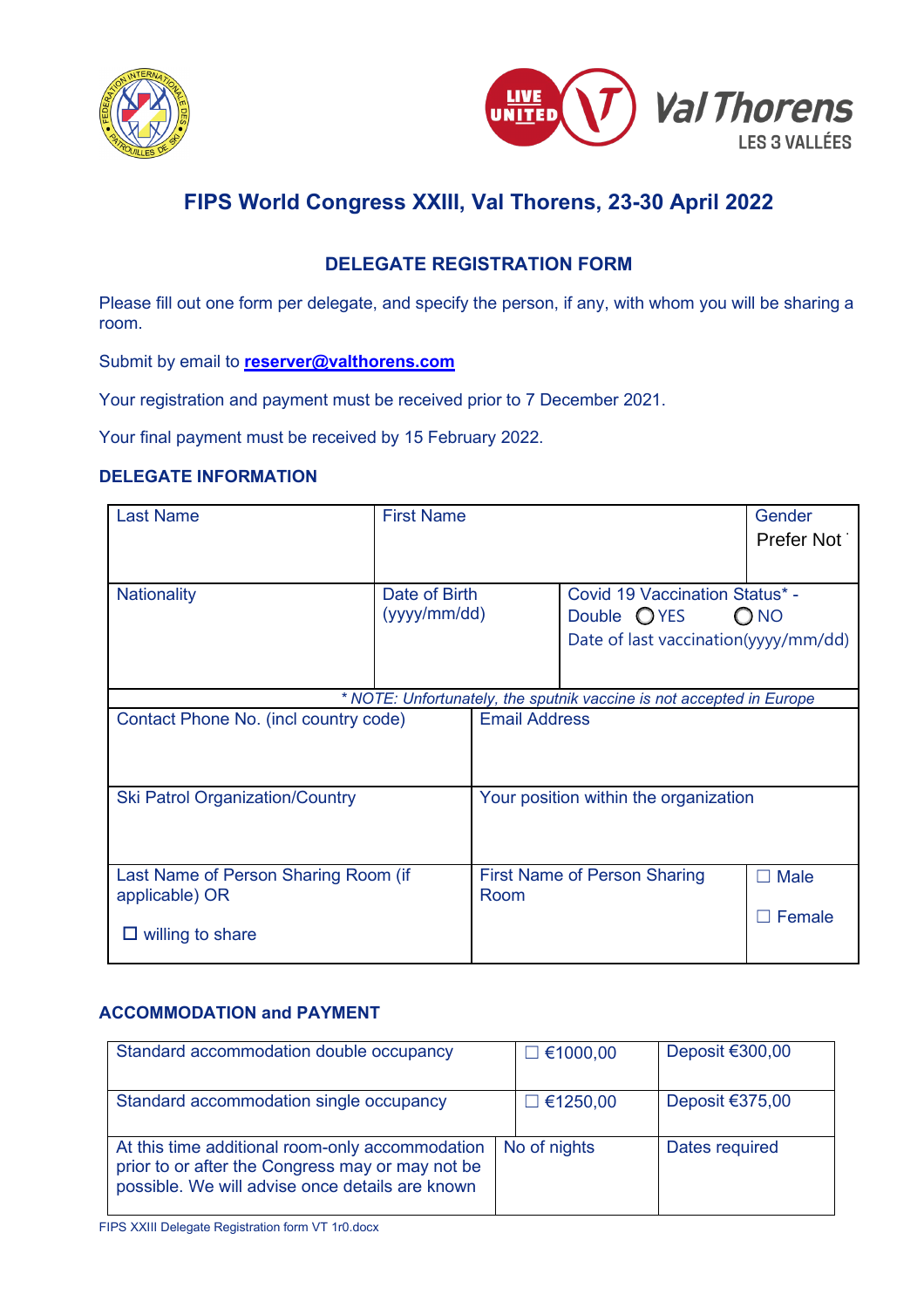



Registration and deposit must be received before 7 December 2021

Payment details

Once your registration has been returned by email, you will receive an email with a payment link to pay your deposit (30%) by credit card.

A second link will be sent by email to pay the balance (70%) in February

### **FLIGHT and GROUND TRANSPORT INFORMATION**

| Arrival Date (yyyy/mm/dd)*  | Airline/TGV | Flight $#$ | Arrival Time Lyon (am or pm) |
|-----------------------------|-------------|------------|------------------------------|
|                             |             |            |                              |
| Departure Date(yyyy/mm/dd)* | Airline/TGV | Flight #   | Depart Time Lyon (am or pm)  |
|                             |             |            |                              |

\*If known at this time provide flight details, otherwise provide as soon as known

| I will require transportation from Lyon-Saint Exupery airport to/from Val Torrens                                                                                                        |              |                              |  |                          |  |
|------------------------------------------------------------------------------------------------------------------------------------------------------------------------------------------|--------------|------------------------------|--|--------------------------|--|
|                                                                                                                                                                                          | $\mathbf{1}$ | To Val Thorens only          |  | From Val Thorens only OR |  |
|                                                                                                                                                                                          |              | Both to and from Val Thorens |  |                          |  |
| Note: Transport from/to Lyon-Saint Exupery airport will only be provided for arrival on April 23rd<br>and departure on April 30 <sup>th</sup> , otherwise you make your own arrangements |              |                              |  |                          |  |

### **SKI/SNOWBOARD HIRE**

| Adult ski/snowboard hire for six days is an extra cost, paid upon arrival $\Box$ Yes | ∃ No |
|--------------------------------------------------------------------------------------|------|
| at Val Thorens                                                                       |      |
| Excellence Range: 117€                                                               |      |
| (back country hiking equipment is available in this range only),                     |      |
| Sensation Range: 101€                                                                |      |
| Discovery Range: 86€                                                                 |      |
|                                                                                      |      |
|                                                                                      |      |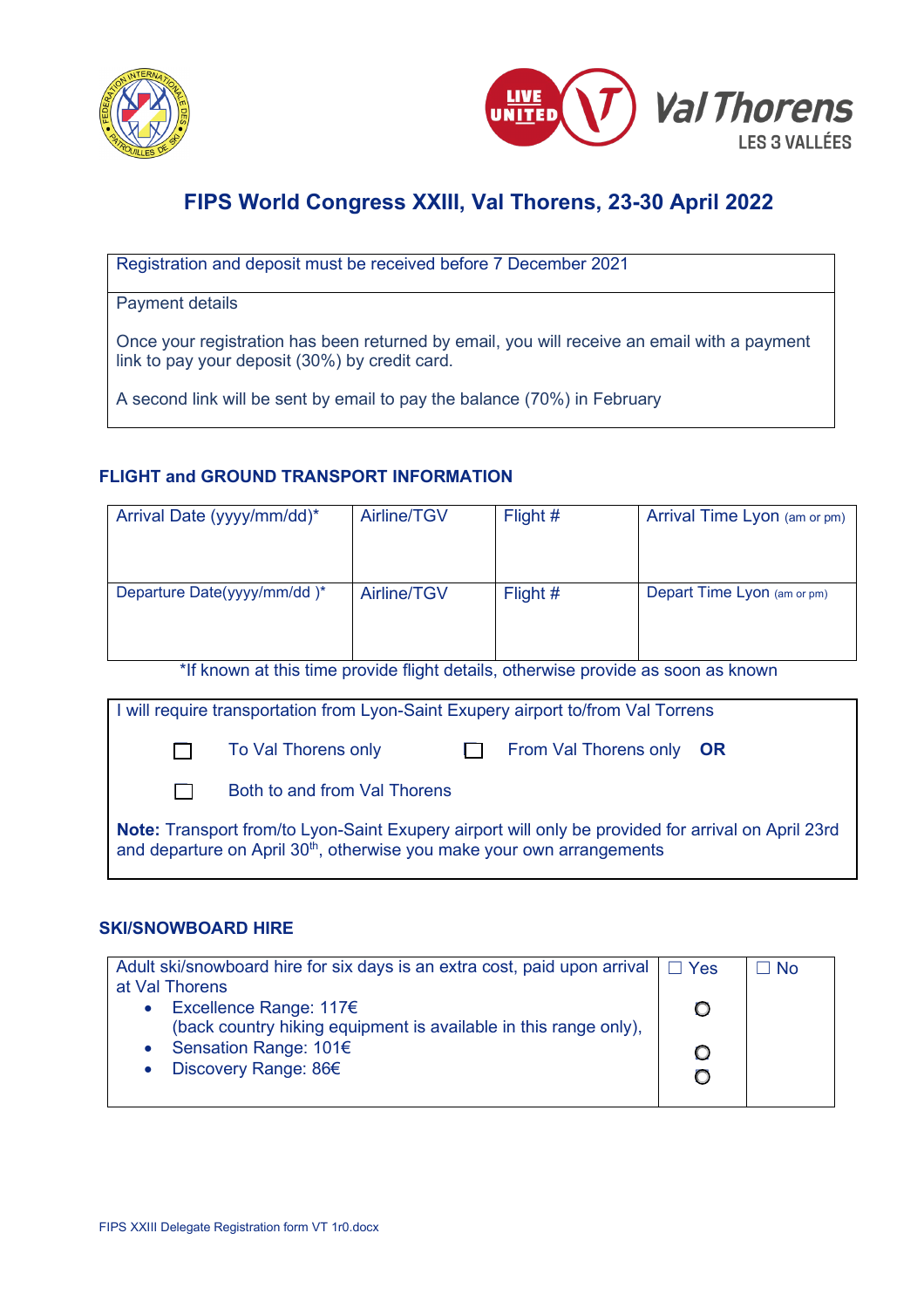



#### **EMAIL SHARING**

| Tagree to sharing my email contact information with Congress delegates   ○ Yes   ○ No |  |
|---------------------------------------------------------------------------------------|--|
|                                                                                       |  |

#### **USE OF PHOTOGRAPHS**

| I agree photographs of me taken at the Congress can be used for FIPS | $\bigcap$ Yes $\bigcap$ No |  |
|----------------------------------------------------------------------|----------------------------|--|
| purposes                                                             |                            |  |
|                                                                      |                            |  |

#### **IF CONGRESS CANCELLED IN 2022**

If in 2022 the Congress had to be cancelled by FIPS and rescheduled to 2023 for any reason, you will be provided with the option to receive your payment refund less transaction fees, or to have your payment held by Val Thorens for the Congress in April 2023.

This registration and payment must be received prior to 7 December 2021

Final payments must be received by 15 February 2022

Signature:

Date: